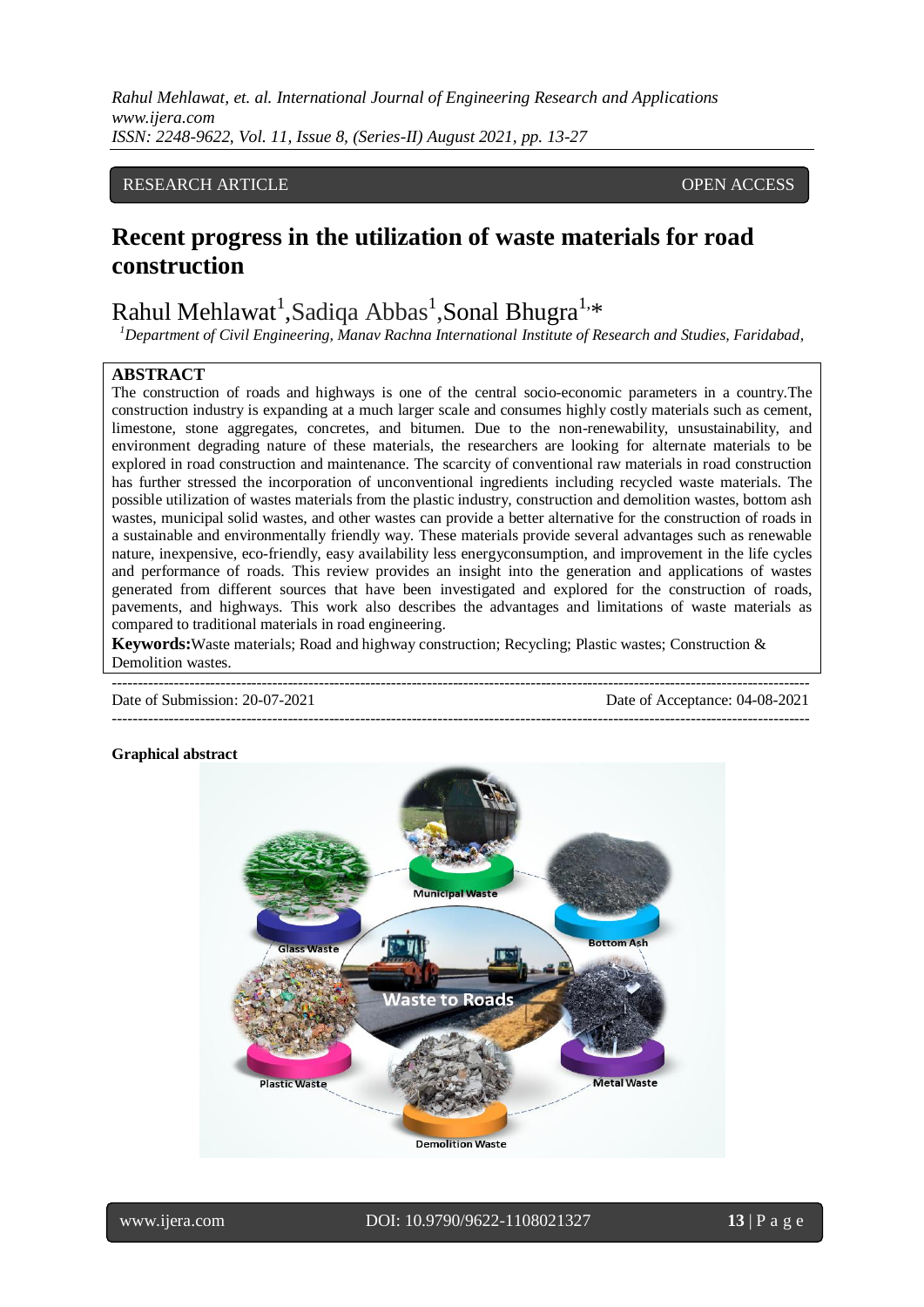## **I. INTRODUCTION**

There is a continuous increase in the construction activities related to infrastructure development, construction of commercial structures, residential societies, buildings, and others. Along with these, the construction and maintenance of roads and highwaysaresome of the most important parameters in determining the socio-economic development of a country. Roads are one of the important lifelines of a nation's economy and form the backbone of the transportation industry. The construction and maintenance of roads is verytactical and signify various sources of income and expenditure. Construction of roads, pavements, and highways requires huge volumes of aggregated materials and mass haulage(Horvath, 2004; Zapata & Gambatese, 2005). In the year 2018, it was estimated that over 257 million tonnes of sand and gravel weregenerated by the leading countries(Hasan et al., 2020). Moreover, concerns related to increasing demands for bituminous materials, high costs of petroleum-derived asphalts, depletion of natural materials, and increased prices and taxes of materials have further worsened the situation. The current production costs and the processes do not go by the sustainable development goals set up by United Nations and therefore focus on the need for environment-friendly practices and materials/aggregates for road construction has increased(Dunmininu, 2020; Jia et al., 2020). Since it has become a necessity to consider the sustainability criteria in road construction, there is a need to utilize unconventional materials as compared to the use of standard materials in road construction.

The rapid upsurge in transport vehicles can result in failures of road sections. These failures are related to the stripping of topsoil, and at bottom of the surface layer and subgrade layer (Li et al., 2019). This has stressed the importance of materials that fulfill the basic need of toughness, good performance, and less maintenance and construction expenditure onroads. Different types of industrial wastes, by-products, municipal wastes, etc. can be exploited in road and highway construction replacing traditional construction materials(Abukhettala, 2016; del Río Merino et al., 2018). These materials can advance the efficiency of the construction process in terms of processing costs,economics, engineering aspects, viability, and maintenance. These materials must fulfill certain engineering properties and be eco-friendlier and more sustainable in use(Dunmininu, 2020). In this regard, the reuse of waste materials from the plastic industry, construction & demolition sites, rubber wastes, glass wastes, incineration bottom ash and fly ash, tire shreds, landfills and mining wastes, biological wastes, recycled concrete, etc. can be applied for road construction. These waste materials have been investigated and explored when used alone or in combination with other wastes or with other raw materials as a complete substitute for road construction materials.These materials are generally used as stabilizing agents (in replacement for cement, asphalt, concrete, etc.) with soil to improve the mechanical properties of soil(Dunmininu, 2020). However, the use of wastes and its application in road development is quite limited due to less knowledge and awareness. However, researchers and scientists are highly optimistic about the development and use of such materials, in near future, for the inclusion of these materials in the road industry. The research on laboratory and fieldscale on better usage of these materials is still ongoing and flourishing.

The present work sets recent state of the art on the applications of waste materials as the alternative for conventional materials in road construction. The generation and utilization of different types of wastes produced on the physiomechanical properties of different aggregates used in soil construction have been discussed. Further, the economic aspects of recycling wastes are discussed fromthe perspective of road construction.

## **II. SEARCH STRATEGY AND PROTOCOL OF THE STUDY**

## *2.1Literature sources and search Strategy*

To collect relevant articles applications on different categories of wastes produced and utilized for road construction, a comprehensive search was performed on 23 July 2021 on different sources such as Google Scholar, ScienceDirect, Springer Nature, Web of Science, and Scopus. All the research articles published from the year 2016 to 2021 were selected and further reviewed. The keywords used for the search were "waste material" AND "road construction" OR "highway" OR "pavements". Based on the inclusion and exclusion criteria as described further, the most suitable studies were collected. The articles were identified first based on title, abstract, and then full-text evaluation.

#### *2.2 Inclusion and exclusion criteria*

In this work, the following norms were considered for inclusion of studies for writing the review (a) Articles published in peer-reviewed journals in English language were chosen. (b) Only those articles were selected which include application of different wastes either used alone with combination with other materials for road construction (c) Availability of full text of article (d) Articles published in English language only. The exclusion criteria were (a) books, book chapters,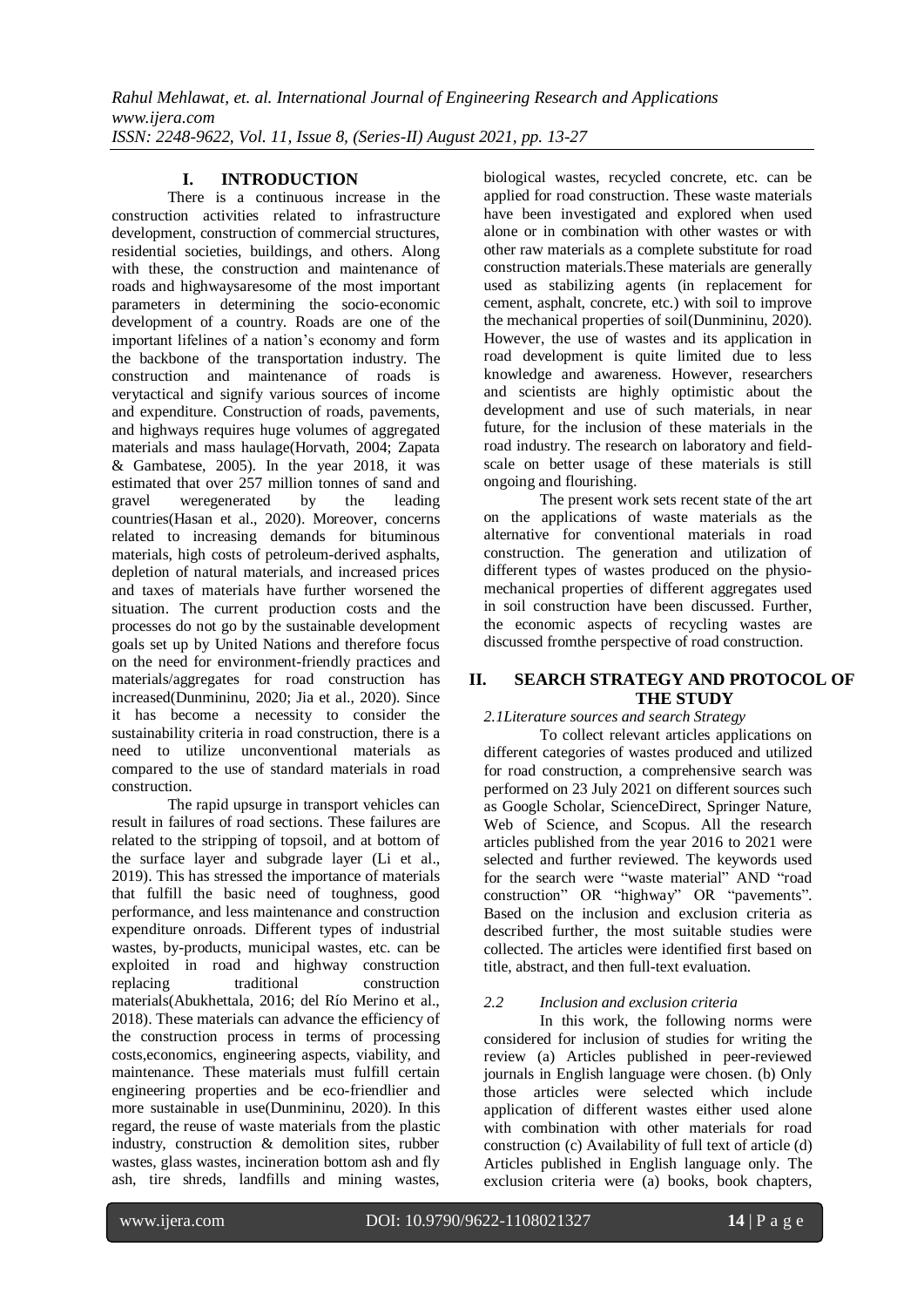letters to the editor, review articles were excluded from the study. (b) Articles published in languages other than English (b) Articles available on the internet without undergoing a peer-review process. However, the references of the related articles were extracted from thesepapers to access more articles. All the articles chosen were then sorted according to the category of the waste material and were investigated further for writing the review.

#### **III. GENERATION AND UTILIZATION OF WASTES FOR ROAD CONSTRUCTION**

Rapid industrialization has resulted in the production of huge quantities of wastes, both solid and liquid wastes, from the plastic industry, construction sector, metal, and metallurgy industry, rubber and glass industry, municipal corporations, landfill and mining wastes, etc. The complexity and heterogeneity of waste materials produced in large volumes can pose a hazardous danger to the environment as well as public health. According to United Nations, approx. 11.2 billion tonnes of solid wastes are generated that can endanger the water, soil, and air quality. It has become a collective responsibility of governments, industries, and the public to utilize these wastes and by-products for beneficial applications including the road construction sector. The motivation of using waste materials in road developments is mainly due to two main reasons, either to enhance properties of existing materials or to save expensive resources. The improvement in properties of traditional materials can be done either by substituting conventional materials such as bitumen with polymer blends or using a mix of different recycled materials to achieve synergistic beneficial properties. Regarding resource conservation, re-use of old materials such as construction & demolition wastes has been demonstrated to produce good quality roads. This section has been devoted to the recent scientific literature on the application of these generated wastes in the road construction industry.

#### **3.1 Plastic wastes**

Plastic is present all over the space in our phones, clothes, household materials, vehicles, and eatables. The immense use of conventional plastic such as high-density polyethylene (HDPE), polyethylene terephthalate (PET), or polypropylene (PP) contaminates natural resources, and cause risk to ecosystems(Schwarz et al., 2019; Zhang et al., 2020). Moreover, only between 5 to 25 % of total plastic wastes is being recycled (Siddiqui & Pandey, 2013).Among all the plastics, PET packaging has become one of the important sources of water pollutants. Around 250 million tons of PET wastes are generated annually throughout the world and around 60 % of these wastes are dumped in landfills(Meys et al., 2020; Thiounn & Smith, 2020). Plastic wastes have shown huge capability in road construction as soil stabilizing agents, road aggregates, blends, lightweight materials, polymer concretes bricks, and asphalt binder(Ali et al., 2018; Jaishwal et al.; Nazari et al., 2020; Rokdey et al., 2015; Sutar et al., 2016). According to a report by Asian Developmental Bank, the use of waste plastics is the most used method (46 %) in the newer technologiesfor rural roads construction (Fig. 1) under Pradhan Mantri Gram SadhakYojana in India(Heriawan, 2020).

Plastic wastes can be used in enhancing the performance of conventional bitumen binders. Binder modification can be done by either preparing plastic-modified bituminous concrete blends through a dry process or by the simultaneous blending of bitumen and waste plastics by wet mixing (Sasidharan et al., 2019).A study evaluated the application of recycled PET bottle wastes in the production of bituminous asphaltic concretes(Sojobi et al., 2016). It was shown that the bitumen modified with PET possess more stability, stiffness, and softening point. An increase in PET content resulted in an increase in air void, void in mineral aggregate, and Marshall stability.A study tested the combinations of HDPE and PP thermoplastic wastes with conventional bitumen material in the production of polymer modified bitumen material (Appiah et al., 2017). The experimental tests showed that modified material can enhance binder properties by increasing viscosity, softening, penetration values, homogeneity, and compatibility both in the case of HDPE and PP blends.Apart from HDPE, low-density polyethylene (LDPE) mixed with asphalt was employed as the laying material for road construction in Faisalabad, Pakistan (Ali et al., 2017). The material provided better resistance against water and also increases road loading capacity. A similar study conducted in Algeria utilized LDPE plastic bags mixed with 40/50 graded bitumen in constructing road pavements (Nouali et al., 2020). The produced concrete mix possessed better performance and compaction ability. Also, pure water sachets wastes made of LDPE were tested as the binding material in asphalt mix in the construction of roads in Nigeria (Bolarinwa et al., 2018). The economics of the study showed a 50 % reduction in road maintenance cost per km using LDPE modified bitumen as compared to conventional mix.

A study evaluated the use of plastic wastes collected from the garbage in the production of material aggregates for road construction (Manju et al., 2017). The plastic mixed with hot bitumen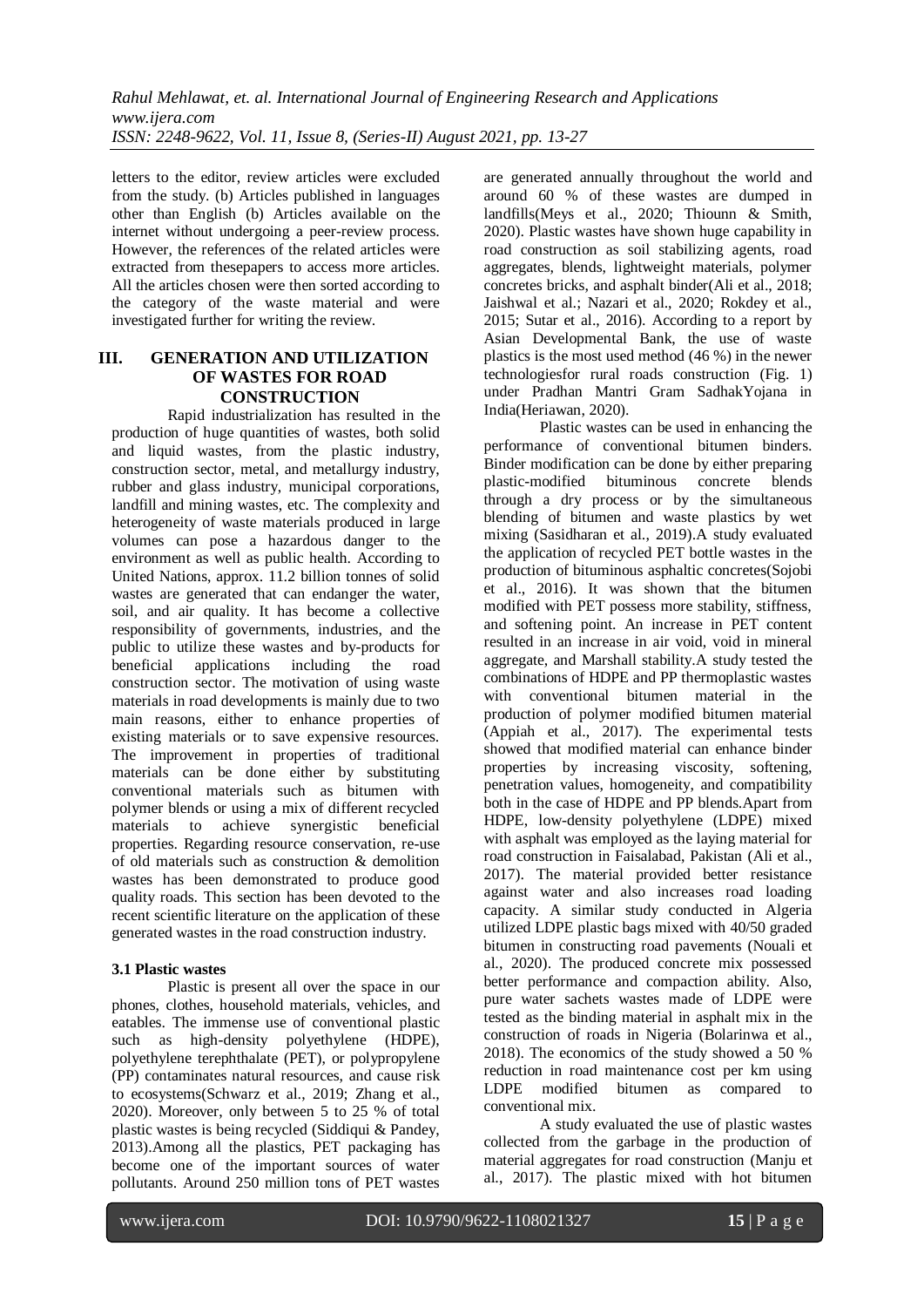reduced the total content of bitumen by 10 %. Similar research was conducted to synthesize plastic waste-coated blends with bitumen by improving the binding of bitumen owing to increased bonding and area of contact between polymers and bitumen (Bajpai et al., 2017). This material with better aggregate impact value and low crushing value was used forthe construction of rural roads. In another study, a dry process was used for mixing bituminous concrete with shredded plastic wastes including 8 % LDPE and HDPE (Tiwari & Rao, 2018). The mixed material improved the Marshall stability and volumetric properties of the bitumen. There exists a considerable body of literature onthe incorporation of different categories of plastic wastes into developing materials for road and pavements construction(Asare et al., 2019; Das et al., 2019; Meti, 2018; Shaikh et al., 2017).Recently, shredded plastic bags were mixed with asphalt mixtures to improve the performance of asphalt in dry mixing process(Radeef et al., 2021). The modified asphalt mixture was shown to have a 35 % increase in resistance to strain and improvement in adhesive and cohesive properties of the mixtures.

Several other studies have reported the combined use of plastic wastes with wastes from other sourcesto producebituminous concrete. For instance, a study developed bituminous mixes by using plastics wastes with rubbers as binders and fly ashas fillers in fabricating bitumen concrete(Azizi & Goel, 2018).In the case of these mixtures, a significant increase in stability and void filled with bitumen (VFB) was observed as compared to conventional mixes. Also, reports have established the applications of plastic wastes with recycled crushed aggregates, crushed bricks, and crump rubber as the coarse material for the development of road bases(Maharaj et al., 2019; Perera et al., 2019). Recently, anasphalt-steel-plastic pavement structure was designedin China. The asphalt mixtures formed the surface layer, while steel plate and plastic materials worked as the main load-bearing layers (Jiang et al., 2021). The structure as shown in Fig. 2exhibited better efficiency in terms of production costs, durability, and mechanical properties including rutting resistance performance and fatigue resistance performance. Similarly, a heterogeneous plastic waste (known as Plasmix) has been investigated in the modification of bitumen in both wet mixing and dry process (Celauro et al., 2021). The experimental tests on the mechanical stability of the material confirmed that the addition of Plasmixaided in achieving high stiffness and viscosity and higher resistance to permanent deformation at high temperatures.The use of waste plastic fibers in road construction projects is very economical and environment friendly. Waste PET

fibers can be used as the binder modifier required for highly porous asphalt concrete and can be used for increasing the mechanical strength of sand(Majid et al., 2019). A summary of all studies concluded that the plastic wastes modified bitumen in road construction can be a successful technology if it is applied in optimum content with required standards. Moreover, further analysis showed that plastic roads have a shining future ahead in terms of performance, durability, mechanical strength, production costs, and environmental impacts. The researchers should continue to develop such plasticbased materials with all types of plastic wastes to advance road engineering and other construction aspects.

#### **3.2Construction & Demolition wastes**

Construction & Demolition (C&D) wastes include heavy and bulky materials such as cement concrete, bricks, asphalt, metals, ceramics, bricks, debris, etc. from construction, building, and demolition of infrastructures such as buildings, houses, pavements, and bridges. United States Environmental Protection Agency (USEPA) has estimated the generation of around 569 million tonnes of C&D wastes in the USA in the year 2017. A majority of these wastes (70 %) are composed of concrete cement wastes while the rest of the wastes include asphaltic concrete and other debris (Gautam et al., 2018; Sangiorgi et al., 2015). C&D wastes can act as the substitute for natural aggregates and can also be used for producing new asphalt. The C&D wastes have shown great potential in highway and pavement construction as coarse aggregates, bulk fill, subgrade, and sub-base applications in road construction(Ray et al., 2021). The studies on the use of C&D wastes in road construction are well documented. For instance, numerous studies have reported good mechanical properties and high strength of materials such as recycled concrete aggregates (RCA), cement treated granular materials, and waste ceramic tiles to be used in road construction (Cabalar et al., 2017; Del Rey et al., 2016; Hou et al., 2019). C&D wastes can be recycled in unbound layers of roads including subbase and capping layers of roads(Roque et al., 2016). The batch and leaching testsconfirmed the possibility of expoliting therecycled aggregates in the development of road pavement layers. Another study used recycled C&D wastes in base and subbase layers of pavements (Aboutalebi Esfahani, 2018). The wastes were characterized using compaction, California bearing ratio (CBR), and resilient modulus tests. The results proved that these wastes can serve as good materials in sub-base layers.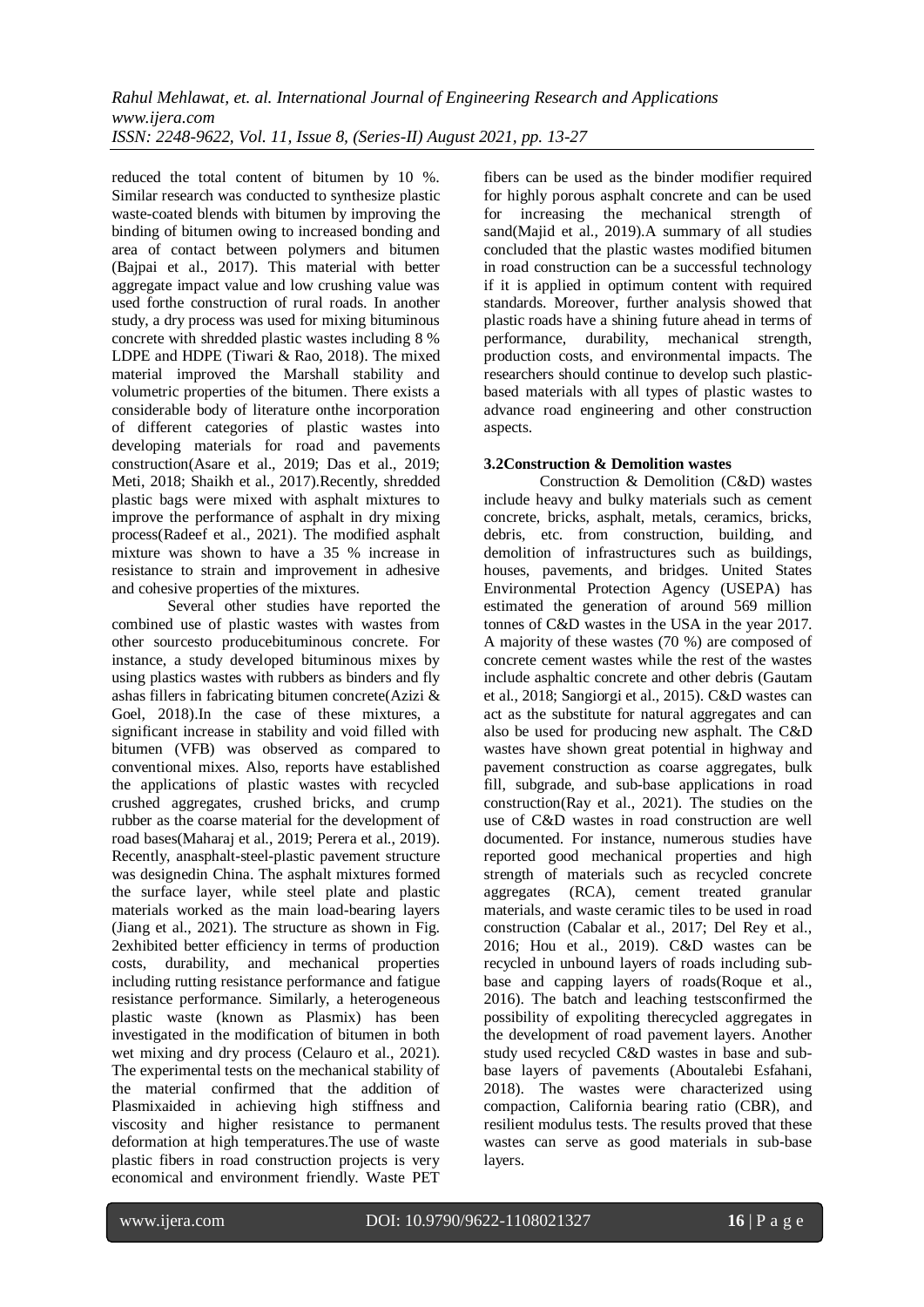Another study examined the application of C&D wastes in designing road pavements (Delongui et al., 2018). These wastes showed good elastic strain, resilience modulus, and good shear strength parameters as compared to densely graded crushed basalt. The study concluded that the C&D wastes showed elastic behavior and provide safety against rutting in medium traffic volume roads. Similarly, C&D wastes showing good resilience modulus,lower permanent deformations, and high structural capacity were employed in the construction of highway embankments (Zhang et al., 2019).The recycled C&D wastes also displayed less sensitivity to moisture and can therefore be used in hot and humid areas. The analysis of all the studies shows that the C&D wastes are gaining much attention as an alternative to conventionalconstruction material in the road sector due to higher mechanical stability and good performance.

#### **3.3Bottom ash wastes**

Incineration of the solid wastes at high temperatures leads to the production of residues or ash. The ash can be categorized into fly ash and bottom ash that does not rise. Bottom ash is the major part of the wastes which represents the noncombustible remains in the power plants, incinerators, boilers, and furnaces, left after the combustion process(Muthusamy et al., 2020; Sutcu et al., 2019). A large quantity of bottom ash is produced by coal-fired combustion plants as well as the municipal solid waste incineration (MSWI) units. During the operation of MSWI units, a 90% and 70% reduction in the volume and mass, respectively, occurs during incineration(Cho et al., 2020). However, despite the reduction to such a huge extent, a gigantic load of residues is still left behind. MSWI ash represents the majority of the remains (80%), which is estimated to be around 800 million kg globally indicating that incineration is not the last step of waste disposal(Joseph et al., 2018). The majority of this MSWI ash (majorly the bottom ash) ends up dumping into landfills because of nonconformity to the environmental regulations. Further, the incorporation of MSWI ash in road construction can serve the purpose of recycling besides solving the disposal issue. This not only lessens the consumption of non-renewable resources but also prevents the landing up of waste into landfills. Owing to its comparable properties to natural sand, MSWI ash has been demonstrated as a partial or complete replacement to sand or fine aggregates that are used in the construction sectors such as geomaterials, asphalt pavements, and concrete products (Phale & Thakur, 2021). For instance, the reusability of stabilized bottom ash

(SBA) obtained from municipal solid waste incinerators was investigated for their application as a road material (Toraldo & Saponaro, 2015). The performance and compatibility of the mixture of SBA (as granular foundation), cement-bound mixes, and asphalt concrete were investigated for road construction. The results of study suggested that the non-hazardous waste (SBA) can be used for construction of roads in conjunction with the existing procedures and equipment. In another study, the analysis of mechanical performance of varied bottom ashes concentrations of MSWI BA (10-40%) was carried out for its application in road construction materials (An et al., 2014). The stability of mixture increased when replacement ratio of virgin aggregate with BA increased from 0 % to 20%. However, the further increase in BA concentration to about 30% and 40% led to decrease in stability. The optimum concentration of BA and asphalt in total mixture was found to be 20% and 6.8 %, respectively. Also, the physical and chemical characteristics of municipal solid waste incineration (MSWI) bottom ash were studied to identify the limitations associated with its usage as replacement material in roads (Tang et al., 2015). It was observed that the BA possesses a detrimental effect on cement hydration and mortar strength. Further, the application of BA as a replacement of aggregate in Hot-Mix Asphalt (HMA) and Portland cement concrete (PCC) is also a topic of concern due to its potential leaching effects (Tasneem et al., 2017). The chemical analysis of BA revealed that such 2nd-cycle recycled materials leach out to release the major alkaline (e.g. Ca, Al, Si, and Na) and trace level heavy metals when mixed with HMA and PCC. However, the release of such leachants decreases after mixing 10–20% of BA owing to the binding properties of asphalt and cement mixtures. In addition, the recycling of BA for road constructions is associated with emission of lead which is taken as a crucial factor in risk assessment (Van Praagh et al., 2018). Later on, the coupled investigation of physicochemical aspects and hydromechanical resistance of BA was also conducted (Le et al., 2018). Firstly, physicochemical tests were performed to analyze the chemical content. Next, themechanical and hydromechanical tests were carried out to check its fragment ability and degradability. The results of the study showed that the major component affecting the characteristics of BA was silica  $(SiO<sub>2</sub>)$  which provides resistance to water or other chemical reactions in the environment for road construction.In another work, the application of BA was also investigated as a recycled filler material in bituminous mixtures for road pavements (Topini et al., 2018). Various parameters such as compaction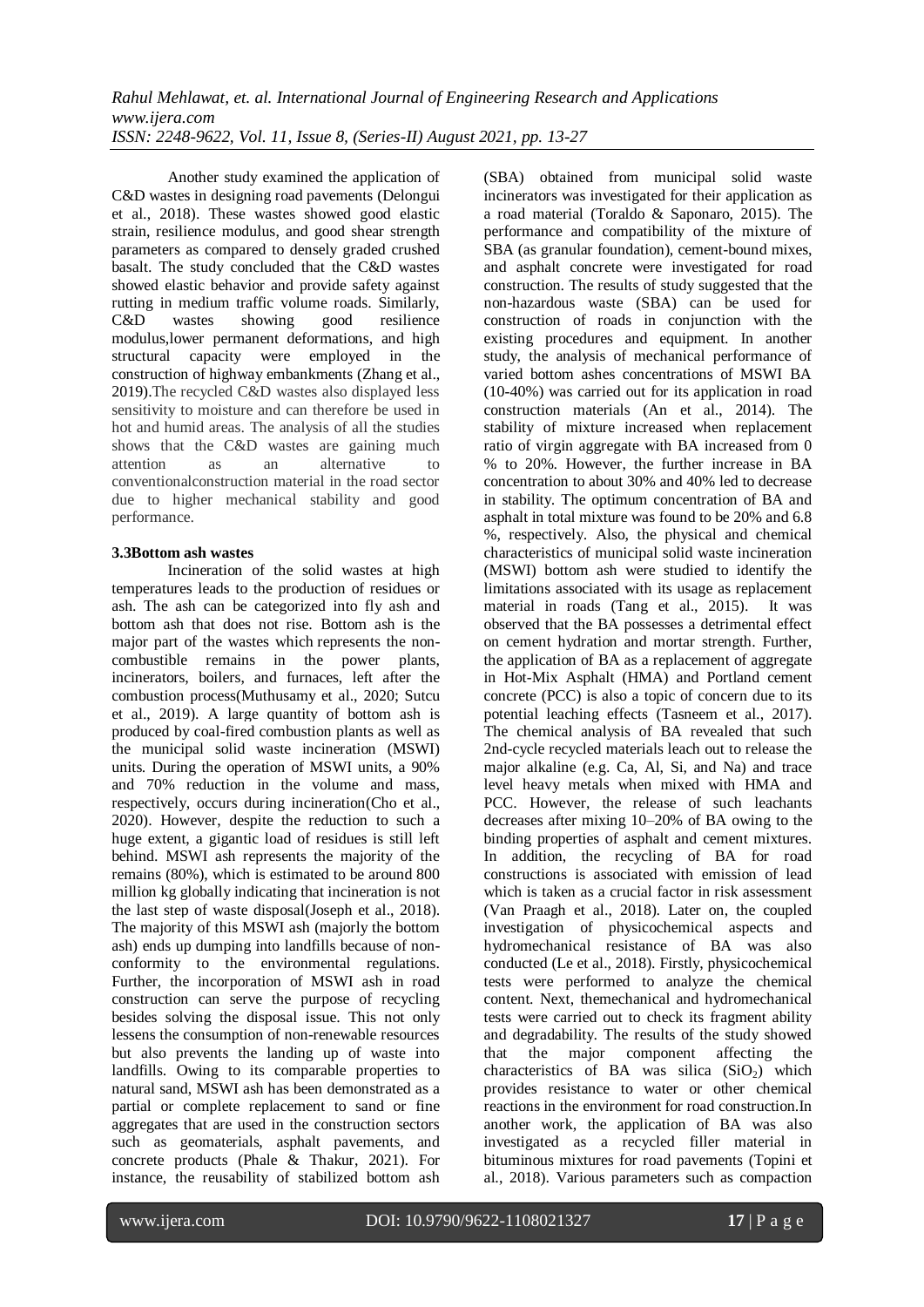properties, volumetric characteristics, and mechanical performance of the bituminous mixtures made from BA and the calcareous filler (standard filler material) were analyzed which led to the conclusion that the recycled BA is quite suitable for bituminous mixtures. Further, the use of BA increases the performance of mixtures as compared to the standard fillers.

In an interesting study, the MSWI bottom ash was blended with natural aggregates and successfully checked as a partial material for road base (Schafer et al., 2019). Two different weathered BA were mixed with upto 85 % content of conventional aggregates to reduce leaching and risks to human health. The study efficiently controlled environmentally leached and total concentrations from the ash residues. Similar studies reported the leaching pattern of heavy metals from mixtures of MSWI bottom ash and permeable asphalt when utilized in road construction materials(Zhao & Zhu, 2019; Zhu et al., 2020). Most recently, a field-scale application on the use of MSWI bottom ash was found to be most suitable in road development(Spreadbury et al., 2021). The study suggested that the layer thickness, compaction effort, and moisture content can affect the base layer's resilient modulus and permanent deformation. Some authors have driven the further development of concrete mixtures based on bottom ash and cement (Gražulytė et al., 2020). It was found that in the case of concrete mixtures developed with MSWI bottom ash, approx. 30  $kg/m<sup>3</sup>$  of cement was used to get the desired compression strength of 20 MPa.Apart from bottom ash, fly ash wastes can also be a cost-effective solution used particularly used for the stabilization of soils for road construction works (Barišić et al., 2019). In the light of reported studies, it is conceivable that the bottom ash and fly ash wastes can be utilized as an economical material for road works. However, the main drawbacks of using the bottom ash wastes are the unknown composition of the material as it depends upon the incinerated material.

## **3.4 Glass wastes**

Glass forms one of the major wastes in municipal solid wastes, particularly in urban areas. The glass waste is completely recyclable without any loss in its properties. This process is less energy-intensive and employs no additional materials. The glass wastes are generally the canisters used for packaging food and drinks, pharmaceutical products; and the glass used in the automobile industry. USEPA estimated the production of 11.4 million tonnes of glass out of which 7 million tonnes are disposed of in landfills(Dunmininu, 2020). It was reported in the literature that crushed glass wastes can be used as construction material in road works as aggregates in asphaltic concrete mixtures, aggregates in unbound base and subbase layers,and cementitious materials(Mohajerani et al., 2017).For instance, a study investigated the performance of waste glass as fine glass aggregates (FGA) in the development of bituminous emulsion mixtures(Kadhim et al., 2019). These mixtures showed high stability, better resistance to rutting, resistance to water sensitivity, and high durability as compared with hot mix  $\overline{\text{asphalt}}$  (HMA). It showed great potential in developing structural surface layers for heavily trafficked loading conditions. Later on, a study was conducted to examine the effect of crushed glass on the performance of crushed recycled materials with 1 % crump rubber for road pavement construction (Saberian et al., 2019). The experimental tests demonstrated that the glass addition to the aggregates resulted indecreased workability of the mix. Also, the addition of crushed glass increased the California bearing ratio (CBR), and unconfined compression strength (UCS) of the mixes. Recently, recycled glass waste was incorporated along with crushed stone dust into asphalt concrete development (Gedik, 2021).The crushed glass was shown to enhance the thermal sensitivity and fatigue performance of the material and therefore it was used as a mineral filler in bituminous mixtures. The crushed glass wastes can also fulfill the requirement for cement and cementitious materials. For instance, the granulated expanded glass aggregate (GEGA) mixed with cement grout was effectively used as a protection layer in the construction of subbase layers of the road(Kurpińska et al., 2019). The material was used for the construction of the road pavements, with the required load-bearing capacity and durability parameters. Another study reported the synthesis of geopolymer cement based on waste glass powder and fly ash (Xiao et al., 2020). The material was characterized with California bearing ratio (CBR), unconfined compressive strength, failure strain and drying shrinkage of base samples under different curing conditions. It was later used for the construction of pavement base materials. Although recycled glass wastes can be a promising alternative as filler material in asphalt concrete, more research should be conducted to study mechanical stability and durability in road engineering.

#### **3.5 Miscellaneous wastes**

Rubber wastes mainly include the disposal of waste tires that are non-biodegradable and can cause pollution in air and land emissions. Rubber wastes are highly complex depending upon the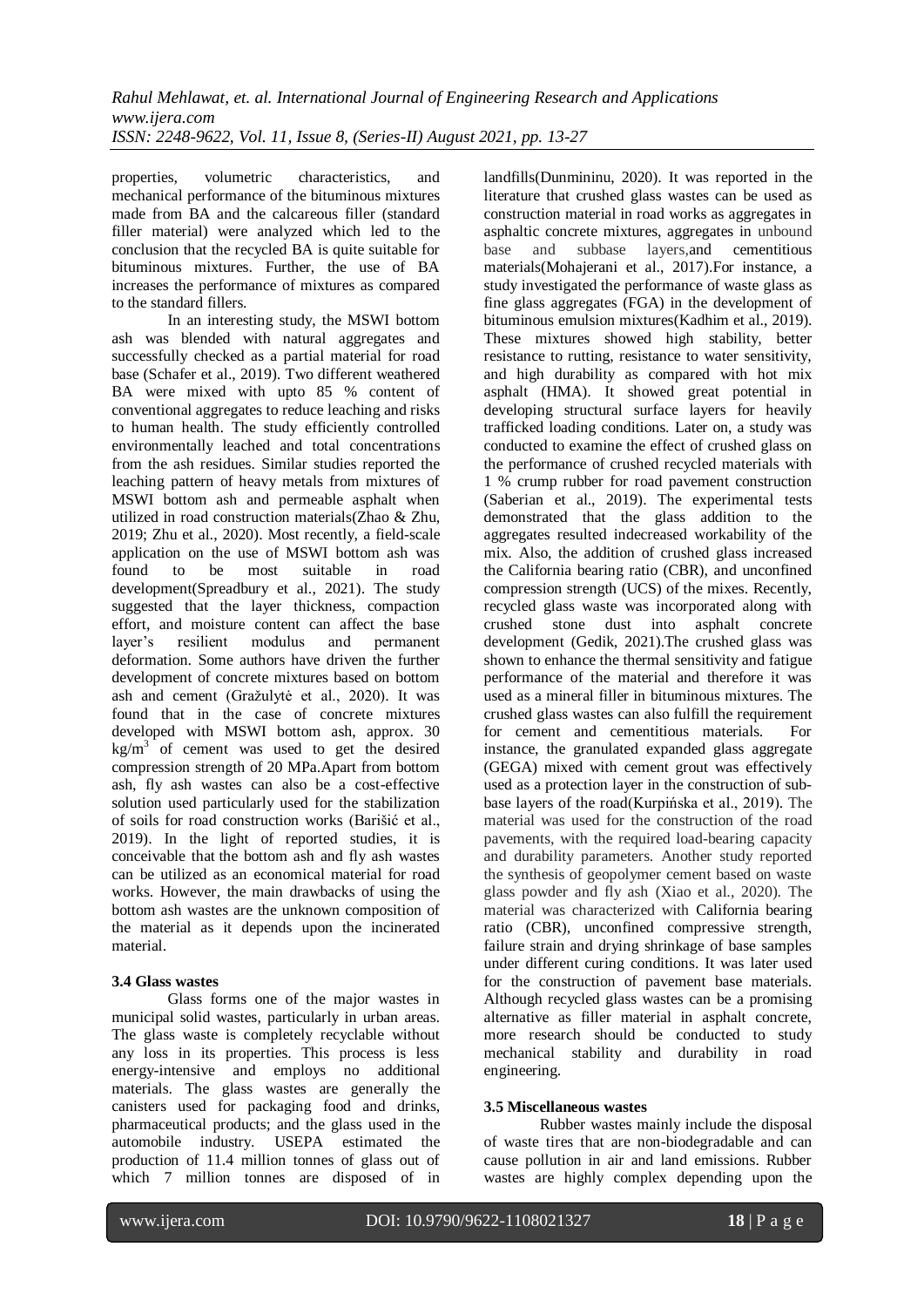composition of the raw material and rubber quality. USA is currently known to produce 1 million tonnes of scrap tires piles that are usually dumped in landfills, roadsides, lakes, rivers, and open grounds(Sofi, 2018). These rubber wastes can be a potential material for use in road construction materials as asphalt fillers, insulating materials, and use in aggregates(Deshmukh & Kshirsagar, 2017; Mohajerani et al., 2020). The asphalt rubber mixtures have been widely studied as construction materials in roads and pavements (Picado-Santos et al., 2020). A study reported the effect of recycled rubber waste tires (Styrene butadiene styrene) in developing concrete to construct rigid pavements (Bonicelli et al., 2017). In this study, no effect on the mechanical strength and tensile strength of the concrete materials was observed. However, another study reported the manufacturing of asphalt concrete from scrapped tire rubbers as fine aggregates for the construction of pavements (Sugiyanto, 2017). These aggregates were used to develop surface layers of the road to generate large voids filled with bitumen and provided resistance to deformation. It also prevented rutting at high temperatures and high loading conditions. A similar study was performed to examine the effect of ground tire crumb rubber in asphalt mixtures upon addition with amorphous carbon powder (Ziari et al., 2019). The results revealed the increase in resilient modulus and indirect tensile strength of the asphalt mixes along with resistance to rutting, fatigue, and cracks.It can be concluded from the studies that the asphalt rubber mixture technology shows better performance as an energy-saving process with a good life cycle.

Biomass or biological wastes are generally obtained from biomass including agricultural wastes and organic wastes. Bio-oils can be derived from the pyrolysis of plant oils and numerous other biomass materials including wood wastes, bagasse, paper wastes, grass, sawdust wastes, municipal waste, crop straw, and agricultural residues, animal wastes, etc.(Kumar et al., 2020; Mohan et al., 2006). Biooils possess comparable properties to the asphaltic materials produced from crude oils. Bio-oils can be preferably used as bio binders that can be a substitute for petroleum-based asphaltic binders(Su et al., 2018).Bio-asphalts possess amazing properties such as renewability, sustainability, nontoxic to the environment, and economical in production. Numerous early studies, as well as current work, focus on bio-oils as one of the best binders in asphalt pavements. For example, the applications of bio-oils obtained from waste cooking oils (Adesina & Dahunsi, 2021; Azahar et al., 2016; Zhang et al., 2017), fish oil and rapeseed oils (Guarin et al., 2016), date seeds (Alattieh et al.,

2020), wood wastes (Ingrassia et al., 2020), biodiesel (Santos et al., 2020), swine manure (Al-Sabaeei et al., 2020), castor oil (Zeng et al., 2016), and palm oils (Kousis et al., 2020)have been extensively investigated for bio-binders in road and highway engineering. The main drawback of biooils derived bio-asphalt is that they can depress the high-temperature performance of the asphaltic binders. The long-term working ability of bioasphaltic based roads and pavements still needs to be assessed.

Industrial wastes from the metal casting industry, steelworks, and coal industryare thought to be good alternatives as construction materials in the road industry. Metal shavings are wastes obtained from metal machinery or turnery. These wastes have been mixed with recycled asphalt mixtures for producing eco-friendly materials for pavement construction (González et al., 2018). The metal shavings werefound to be evenly distributed in the mixture. The addition of shavings increased the air voids of the mixture.Apart from metal shaving, ferrochromium metallic slags from the metal industry have also been evaluated as aggregates in pavement layers(Gökalp et al., 2018). They were found to provide more protection against weathering, fragmentation, rutting, and abrasion when compared with traditional aggregates. Steel slagsfrom industries can be used as coarse aggregates in concrete for constructing the base and sub-base of pavements(Ferreira et al., 2016). It possesses amazing properties such as good stability, strong bearing, and shear strength, and provides resistance to impact(Aziz et al., 2014; Hainin et al., 2015; Yüksel, 2017). A similar study evaluated the use of steel slags as aggregates in the asphaltic mix for microwave deicing of road pavements against freezing (Gao et al., 2017). Recent works have incorporated steel slags as one of the components for coarse aggregates for road construction (Díaz-Piloneta et al., 2021; Gao et al., 2021; Lou et al., 2020). Besides these wastes, colliery spoils obtained during coal mining has also been applied for production of cement concrete in road pavement structures (Nath et al., 2018; Suescum-Morales et al., 2019).

#### **IV. ENVIRONMENTAL AND ECONOMIC IMPLICATIONS OF WASTE UTILIZATION**

The application of waste materials as discussed above in road development can pose certain implications on production costs and economics, environment, and working performance. Since most of the paved roads are made on flexible patterns consisting of multiple layers of asphalt or bitumen with different thicknesses, the plastic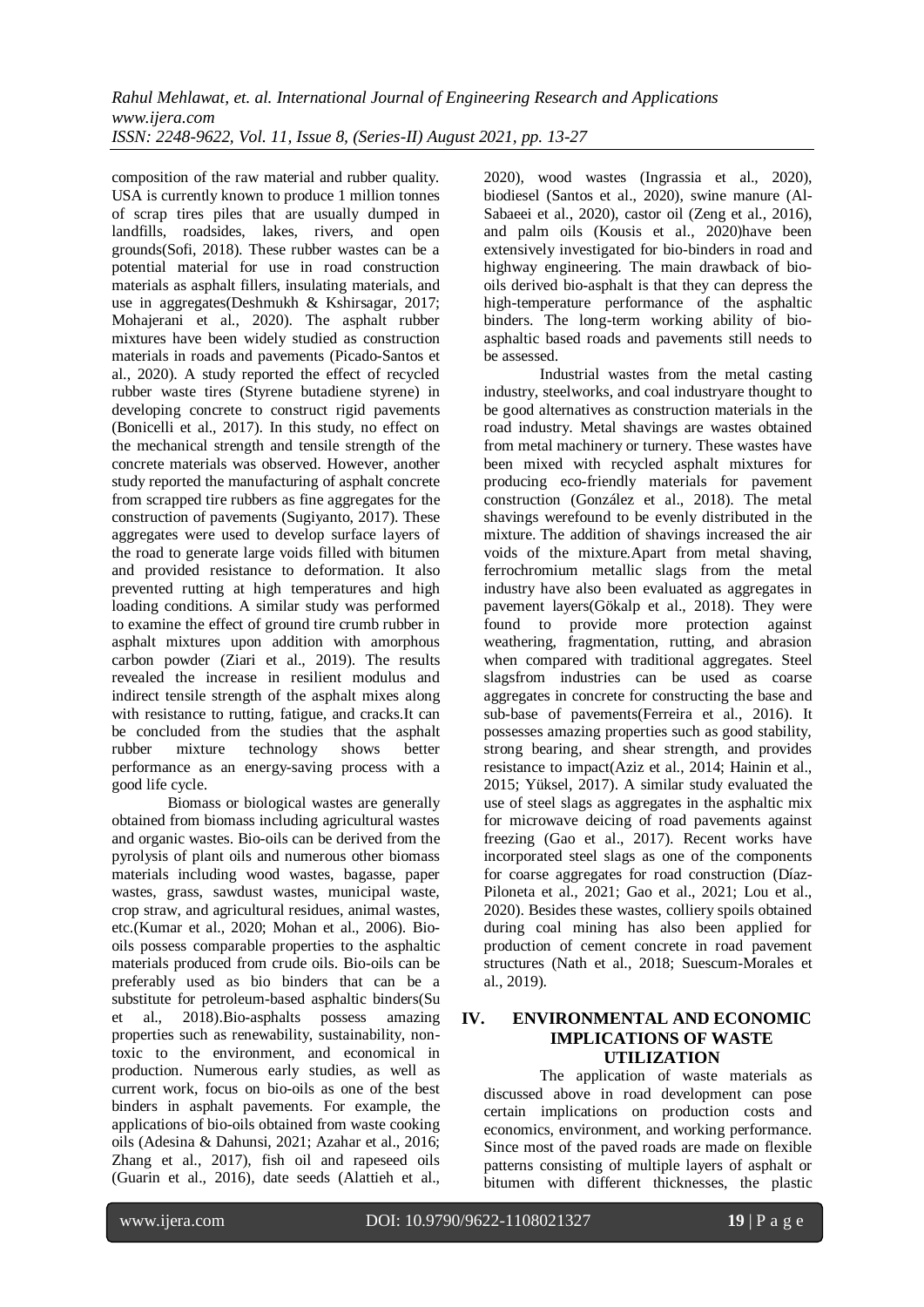wastes and rubber wastes are considered to be most suitable for road construction (Sojobi et al., 2016). The type of waste material to be chosen for road construction possess its own advantages and diasadvantages as shown in Table 1. Most of the wastes today is due to littered plastics and rubbers. A focus on the use of these materials as alternatives in road construction will reduce plastic pollution, conserve natural aggregates, minimizes the use of resources, and manages waste disposal. From the environmental perspective, the use of solid wastes for road construction and maintenance can reduce environmental pollution. The use of waste materials in the road sector can impact the energy consumption, emission of greenhouse gases, and overall consumption of natural resources (Noll et al., 2019). The usage of these waste resources has majorly reduced the need for landfills and dumping grounds, that helps in cutting down greenhouse gases emission. Bio-oils from agricultural wastes and biomass are eco-friendly substitutes for bioasphalt production since they are more efficient than other asphalt rejuvenators (Kousis et al., 2020). The life cycle appraisal (LCA) of roads and highways is one of the most popular approaches for studying the production of materials, construction, utilization, maintenance and rehabilitation, and end-of-life stages. LCA can also be applied for road construction using different categories of waste materials (Balaguera et al., 2018). In terms of economics and production costs, the reuse of selected waste materials in the construction and development of roads is quite appreciable. This is mainly due to the inexpensive, renewable nature, and easy availability of waste materials in developing countries. Further, a lot of literature is available on the use of plastic wastes and rubber wastes as an alternative for road construction(Gopinath et al., 2020; Trimbakwala, 2017). However, LCA assessment of municipal solid wastes and industrial wastes is rarely performed and must be recommended for expanding their usage on roads. Regarding the performance of alternative materials in road construction, the use of waste type can impact road durability, performance, and fatigue conditions. The waste material to be used can posecertain effects on the structural, physical, mechanical, and general working of roads and highways. Moreover, the performance metrics such as CBR, Marshall stability, tensile strength, loading capacity, resilient modulus, etc. must be assessed to formulate the composition of the asphaltic concrete(Poulikakos et al., 2017).

### **V. CONCLUSION**

The present work reviews the utilization of waste materials in road and highway construction. It is a practicable technology that needs more acceptance and adoption. The main criteria to choose an optimum waste material depends upon the performance of the material in road pavement as compared to traditional material, availability and accessibility of the material, the requirement for any expensive choice for its complete exploitation, nature of the waste materials, and need for any pretreatment before using it for construction proposes. The obtained wastes can be applied as construction materials in the form of aggregates, reinforcement fibers, filler material, additives, and binders. Despite all the ongoing research and practical applicability of waste materials in developing roads, there are still research gaps and challenges faced by the researchers and contractors that must be investigated in near future for constructing roads with high performance. Proper testing of the materials must be conducted in the laboratory stage before on-field application to counter any undesirable expansions. Also, the workability of asphaltic concrete with wastes should be checked before use. Regarding the practical adoption of waste utilization technology in road development, the designers and contractors must be convinced for including new materials in their conventional aggregates. There is still a lack of research on the small-scale construction industries about road engineering using wastes. Also, the LCA assessment of flexible pavements is more available than those of rigid pavements. The improper waste disposal and mismanagement of wastes can also cause hindrances in the collection and processing of wastes materials. Nonetheless, the waste materials must be free from the presence of any toxic or hazardous substances. The usage of waste materials in engineered materials must not be confined tolaboratory conditions alone. Overall, it can be concluded that the conversion of wastes into road construction materials is sustainable and economical technology that should be encouraged as it not only provides strength and durability of roads but also puts less burden on the environment thereby saving energy.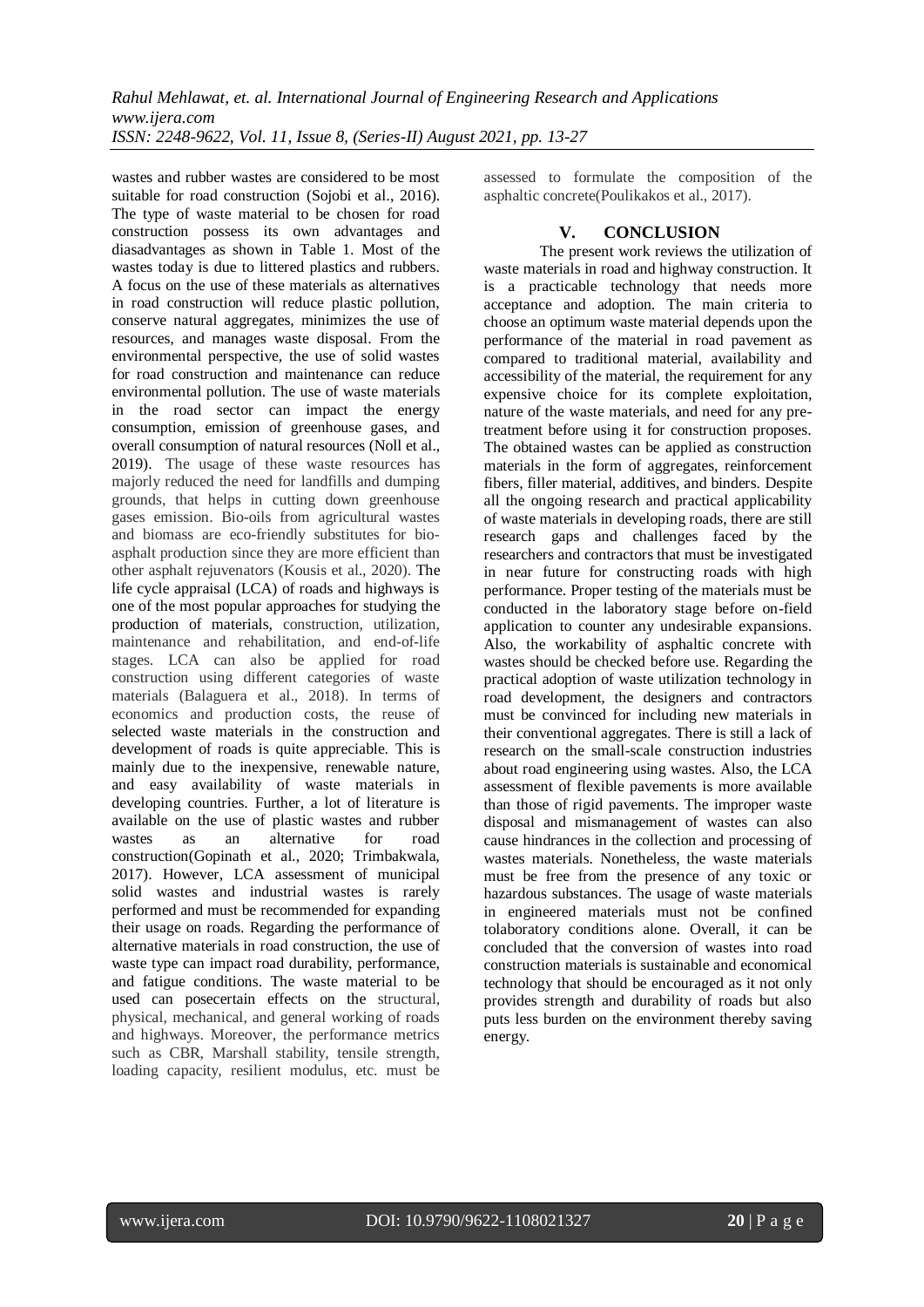*Rahul Mehlawat, et. al. International Journal of Engineering Research and Applications www.ijera.com ISSN: 2248-9622, Vol. 11, Issue 8, (Series-II) August 2021, pp. 13-27*

#### **List of figures**



PMGSY = Pradhan Mantri Gram Sadhak Yojana (Prime Minister's Rural Road Program). Source: PMGSY Online Management, Monitoring and Accounting System.

**Fig. 1**New Technologies and Innovative Approaches Used in Building Rural Roads in India Under the PMGSY, January 2019. Note that the use of plastic wastes is the most used technology in the newer methods adopted for road construction.



**Fig. 2**Development of Asphalt steel plastic (ASP) pavement structure (Jiang et al., 2021).

## **List of Tables**

|  |  | <b>Table 1:</b> A list of the advantages and limitations of the utilization of waste materials in road construction. |
|--|--|----------------------------------------------------------------------------------------------------------------------|
|--|--|----------------------------------------------------------------------------------------------------------------------|

| S.no. | Waste material<br>used | <b>Advantages</b>                                                                                              | <b>Drawbacks</b>                                                                                     | <b>Applications in road</b><br>construction                                                         |
|-------|------------------------|----------------------------------------------------------------------------------------------------------------|------------------------------------------------------------------------------------------------------|-----------------------------------------------------------------------------------------------------|
|       | Plastic wastes         | Reduction in<br>emission of<br>greenhouse gases<br>Abundant<br>$\bullet$<br>availability<br>Cheap<br>$\bullet$ | Need for more<br>$\bullet$<br>resources to convert<br>plastic wastes into a<br>suitable form for use | <b>Bitumen</b><br>$\bullet$<br>modifier<br>Development of<br>asphalt mix<br>Aggregates<br>$\bullet$ |
|       | C&D wastes             | Conserve<br>$\bullet$<br>natural resources<br>Conserve<br>$\bullet$<br>landfill space                          | High capital costs<br>Contamination<br>possible                                                      | Asphaltic<br>$\bullet$<br>concrete<br>Sub-base and<br>$\bullet$<br>capping layers of road           |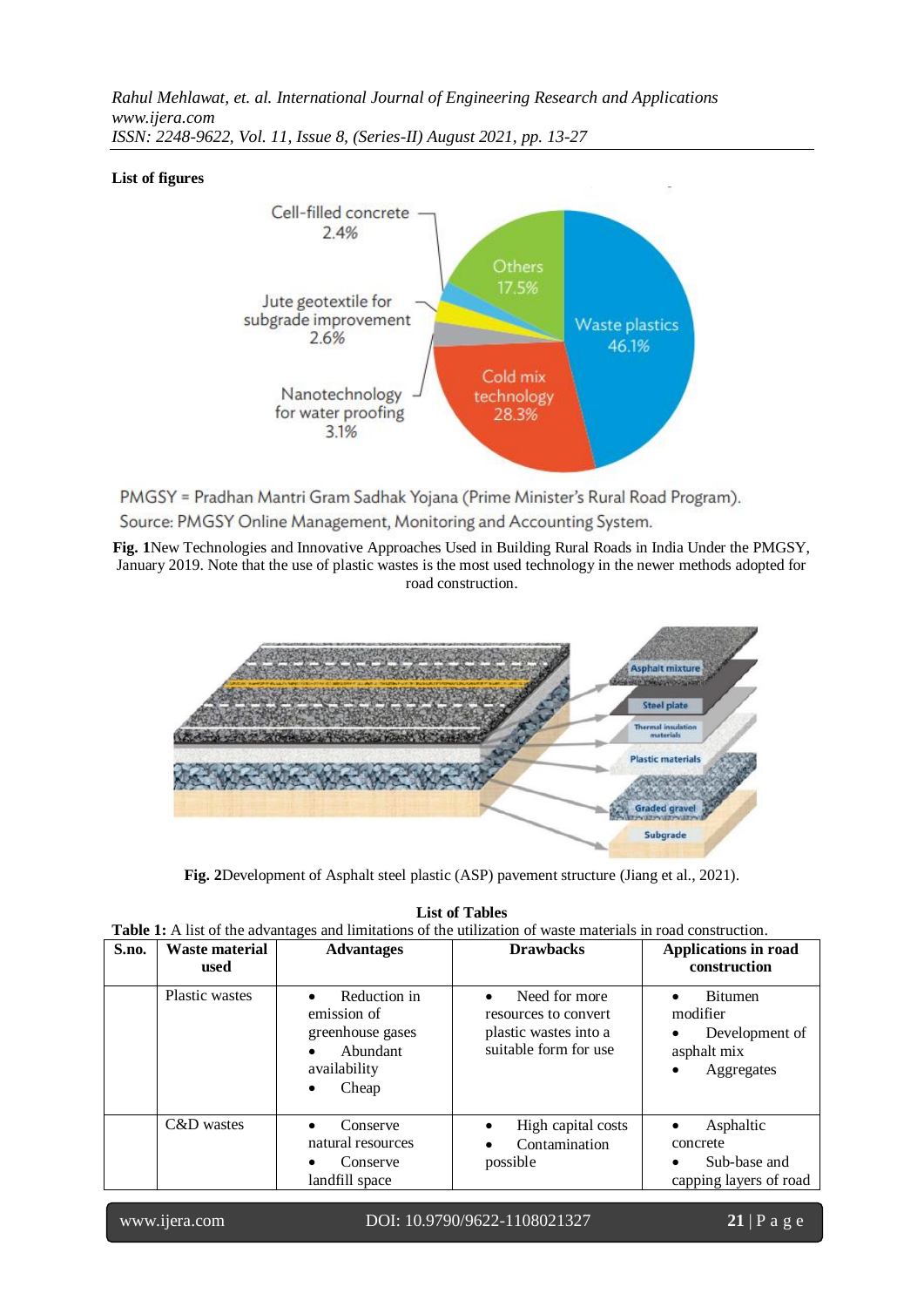*Rahul Mehlawat, et. al. International Journal of Engineering Research and Applications www.ijera.com*

|                                    | Less energy<br>$\bullet$<br>consuming<br>Reduce waste<br>disposal                                                              |                                                                                                                                                            |                                                                                               |
|------------------------------------|--------------------------------------------------------------------------------------------------------------------------------|------------------------------------------------------------------------------------------------------------------------------------------------------------|-----------------------------------------------------------------------------------------------|
| Bottom ash<br>wastes-              | Less energy use<br>$\bullet$<br>and<br>Less energy<br>$\bullet$<br>derived emissions                                           | Leaching<br>$\bullet$<br>Generates<br>pollution                                                                                                            | Aggregate in<br>$\bullet$<br>asphalt mixture<br>Filler material<br>Embankment<br>construction |
| Glass wastes                       | Easy recycling<br>$\bullet$<br>Highly durable<br>$\bullet$                                                                     | More $CO2$<br>$\bullet$<br>emission compared to<br>landfilling.                                                                                            | Glass fiber<br>$\bullet$<br>reinforcement<br>Filler<br>Cementitious<br>$\bullet$<br>material  |
| Rubber tires<br>wastes             | Available in<br>$\bullet$<br>large amounts<br>Reduced effect<br>on landfill                                                    | More costs in the<br>$\bullet$<br>case of asphalt rubbers                                                                                                  | <b>Bitumen</b><br>$\bullet$<br>modifier<br>Aggregates<br>٠                                    |
| Bio-oils<br>(biomass)              | Biological<br>$\bullet$<br>wastes<br>Non-toxic and<br>non-hazardous<br>Energy saving<br>$\bullet$<br>Eco-friendly<br>$\bullet$ | Unsteady physical<br>$\bullet$<br>and chemical<br>properties<br>High oxygen and<br>water content.<br>High energy<br>consumption<br>Low yields<br>$\bullet$ | Bio-asphalts<br>$\bullet$<br>Bio-modifier                                                     |
| Metal industry<br>waste/steel slag | Reduced<br>$\bullet$<br>environmental<br>pollution                                                                             | May be toxic<br>$\bullet$<br>Pollution in the<br>soil and groundwater<br>by heavy metal<br>leachates.                                                      | Base/ Subbase<br>$\bullet$<br>material<br>Subgrade<br>stabilizer                              |

*ISSN: 2248-9622, Vol. 11, Issue 8, (Series-II) August 2021, pp. 13-27*

#### **REFERENCES**

- [1]. Aboutalebi Esfahani, M. (2018). Evaluating the feasibility, usability, and strength of recycled construction and demolition waste in base and subbase courses. *Road Materials and Pavement Design*, *21*(1), 156-178.
- [2]. Abukhettala, M. (2016). Use of recycled materials in road construction. Proceedings of the 2nd International Conference on Civil, Structural and Transportation Engineering (ICCSTE'16),
- [3]. Adesina, P. A., & Dahunsi, B. I. (2021). Blended waste utilization in road construction: Physical characteristics of bitumen modified with waste cooking oil and high-density polyethylene. *International Journal of Pavement Research and Technology*, *14*(1), 98-104.
- [4]. Al-Sabaeei, A. M., Napiah, M. B., Sutanto, M. H., Alaloul, W. S., & Usman, A. (2020). A systematic review of bio-asphalt for flexible pavement applications: Coherent taxonomy, motivations, challenges and future

directions. *Journal of Cleaner Production*, *249*, 119357.

- [5]. Alattieh, S. A., Al-Khateeb, G. G., Zeiada, W., & Shanableh, A. (2020). Performance assessment of bio-modified asphalt binder using extracted bio oil from date seeds waste. *International Journal of System Assurance Engineering and Management*, *11*(6), 1260- 1270.
- [6]. Ali, I., Kumar, R., Mev, U. K., Jakhar, M., & Ali, I. (2018). Application of Plastic waste management in road construction. *International Journal of Civil, Mechanical and Energy Science (IJCMES)*, *4*(2), 22-25.
- [7]. Ali, S. S., Ijaz, N., Aman, N., & Noor, E. M. (2017). Feasibility study of low density waste plastic in non-load bearing asphalt pavement in District Faisalabad. *Earth Sciences Pakistan*, *1*(2), 17-18.
- [8]. An, J., Kim, J., Golestani, B., Tasneem, K. M., Muhit, B. A. A., Nam, B. H., & Behzadan, A. H. (2014). *Evaluating the use of waste-to-energy bottom ash as road construction materials*.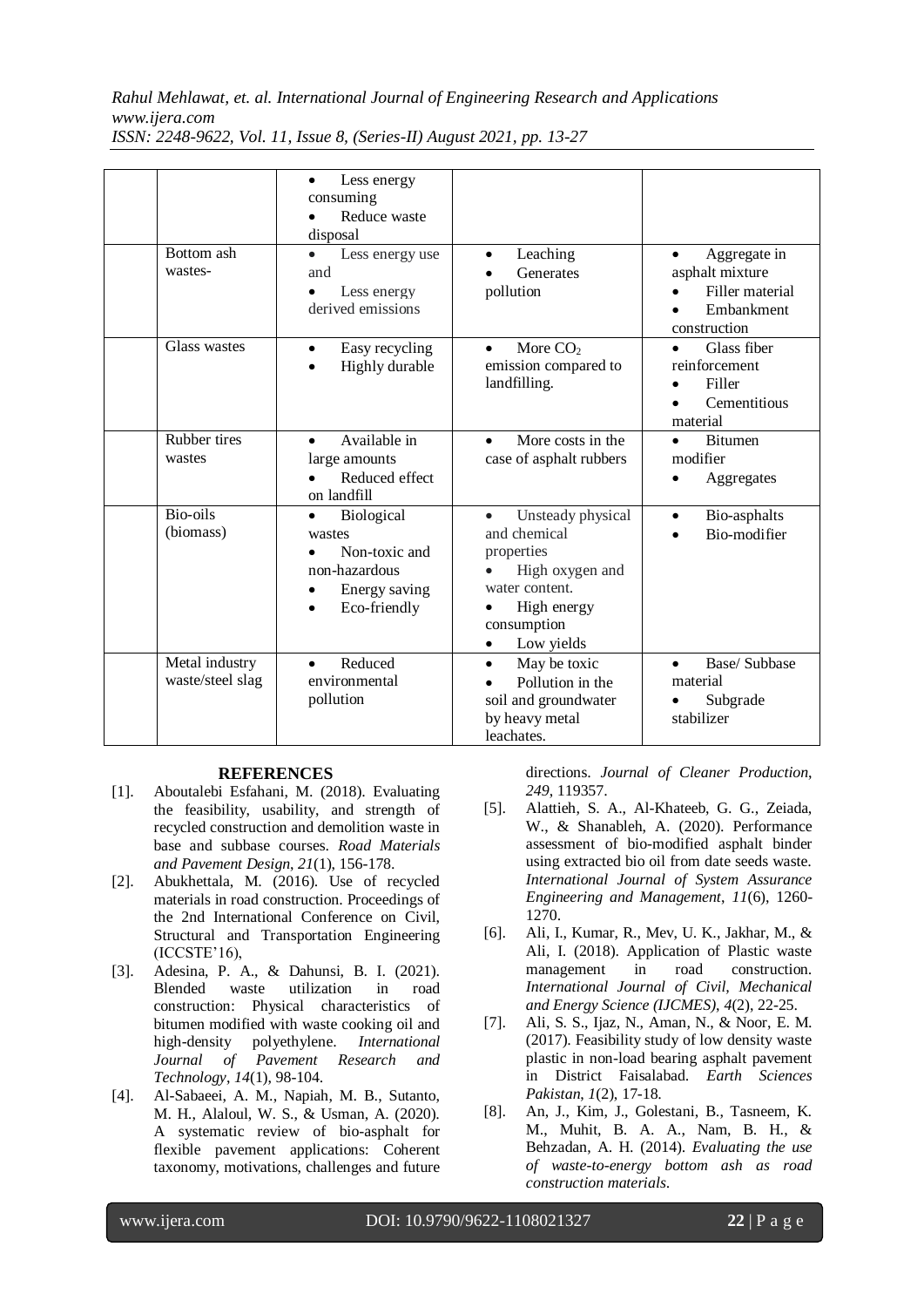- [9]. Appiah, J. K., Berko-Boateng, V. N., & Tagbor, T. A. (2017). Use of waste plastic materials for road construction in Ghana. *Case studies in construction materials*, *6*, 1-7.
- [10]. Asare, P. N. A., Kuranchie, F. A., & Ofosu, E. A. (2019). Evaluation of incorporating plastic wastes into asphalt materials for road construction in Ghana. *Cogent Environmental Science*, *5*(1), 1576373.
- [11]. Azahar, W. N. A. W., Jaya, R. P., Hainin, M. R., Bujang, M., & Ngadi, N. (2016). Chemical modification of waste cooking oil to improve the physical and rheological properties of asphalt binder. *Construction and building materials*, *126*, 218-226.
- [12]. Aziz, M., Hainin, M., Yaacob, H., Ali, Z., Chang, F.-L., & Adnan, A. (2014). Characterisation and utilisation of steel slag for the construction of roads and highways. *Materials Research Innovations*, *18*(sup6), S6-255-S256-259.
- [13]. Azizi, G., & Goel, A. (2018). Use of Waste Plastic, Waste Rubber and Fly Ash in Bituminous Mixes. *Indian Journal of Science and Technology*, *11*(28), 1-11.
- [14]. Bajpai, R., Khan, M. A., Sami, O. B., Yadav, P. K., & Srivastava, P. K. (2017). A Study on the Plastic Waste Treatment Methods for Road Construction. *International Journal of Advance Research, Ideas and Innovations in Technology*, *3*(6), 559-566.
- [15]. Balaguera, A., Carvajal, G. I., Albertí, J., & Fullana-i-Palmer, P. (2018). Life cycle assessment of road construction alternative materials: A literature review. *Resources, Conservation and Recycling*, *132*, 37-48.
- [16]. Barišić, I., Netinger Grubeša, I., Dokšanović, T., & Marković, B. (2019). Feasibility of agricultural biomass fly ash usage for soil stabilisation of road works. *Materials*, *12*(9), 1375.
- [17]. Bolarinwa, M. A., Adeosun, P., & Egwuatu, J. (2018). Techno-economic analysis of the use of waste polyethylene (pure water sachet) as a modifier for bituminous road construction in Nigeria. *IOSR Journal of Business and Management (IOSR-JMB)*, *20*(4), 22-31.
- [18]. Bonicelli, A., Fuentes, L. G., & Bermejo, I. K. D. (2017). Laboratory investigation on the effects of natural fine aggregates and recycled waste tire rubber in pervious concrete to develop more sustainable pavement materials. IOP Conference Series: Materials Science and Engineering,
- [19]. Cabalar, A., Hassan, D., & Abdulnafaa, M. (2017). Use of waste ceramic tiles for road

pavement subgrade. *Road Materials and Pavement Design*, *18*(4), 882-896.

- [20]. Celauro, C., Teresi, R., Graziano, F., La Mantia, F. P., & Protopapa, A. (2021). Preliminary Evaluation of Plasmix Compound from Plastics Packaging Waste for Reuse in Bituminous Pavements. *Sustainability*, *13*(4), 2258.
- [21]. Cho, B. H., Nam, B. H., An, J., & Youn, H. (2020). Municipal Solid Waste Incineration (MSWI) Ashes as Construction Materials—A Review. *Materials*, *13*(14), 3143.
- [22]. Das, A. K., Udgata, G., & Pani, A. K. (2019). Flexible pavements for waste plastic disposal. *International Journal of Civil Engineering and Technology*, *10*, 339-344.
- [23]. Del Rey, I., Ayuso, J., Barbudo, A., Galvín, A., Agrela, F., & De Brito, J. (2016). Feasibility study of cement-treated 0–8 mm recycled aggregates from construction and demolition waste as road base layer. *Road Materials and Pavement Design*, *17*(3), 678- 692.
- [24]. del Río Merino, M., Sorrentino, M., Torre, C. M., & Villoria-Sáez, P. (2018). Performance evaluation of waste materials in construction for sustainability. International Conference on Computational Science and Its Applications,
- [25]. Delongui, L., Matuella, M., Núñez, W. P., Fedrigo, W., da Silva Filho, L. C. P., & Ceratti, J. A. P. (2018). Construction and demolition waste parameters for rational pavement design. *Construction and building materials*, *168*, 105-112.
- [26]. Deshmukh, N. H., & Kshirsagar, D. (2017). Utilization of rubber waste in construction of flexible pavement. *International Journal for Advance Research and Development*, *2*(7), 70-77.
- [27]. Díaz-Piloneta, M., Terrados-Cristos, M., Álvarez-Cabal, J. V., & Vergara-González, E. (2021). Comprehensive Analysis of Steel Slag as Aggregate for Road Construction: Experimental Testing and Environmental Impact Assessment. *Materials*, *14*(13), 3587.
- [28]. Dunmininu, A. (2020). Waste materials in highway applications: An overview on generation and utilization implications on sustainability. *Journal of Cleaner Production*, 124581.
- [29]. Ferreira, V. J., Vilaplana, A. S.-D.-G., García-Armingol, T., Aranda-Usón, A., Lausín-González, C., López-Sabirón, A. M., & Ferreira, G. (2016). Evaluation of the steel slag incorporation as coarse aggregate for road construction: technical requirements and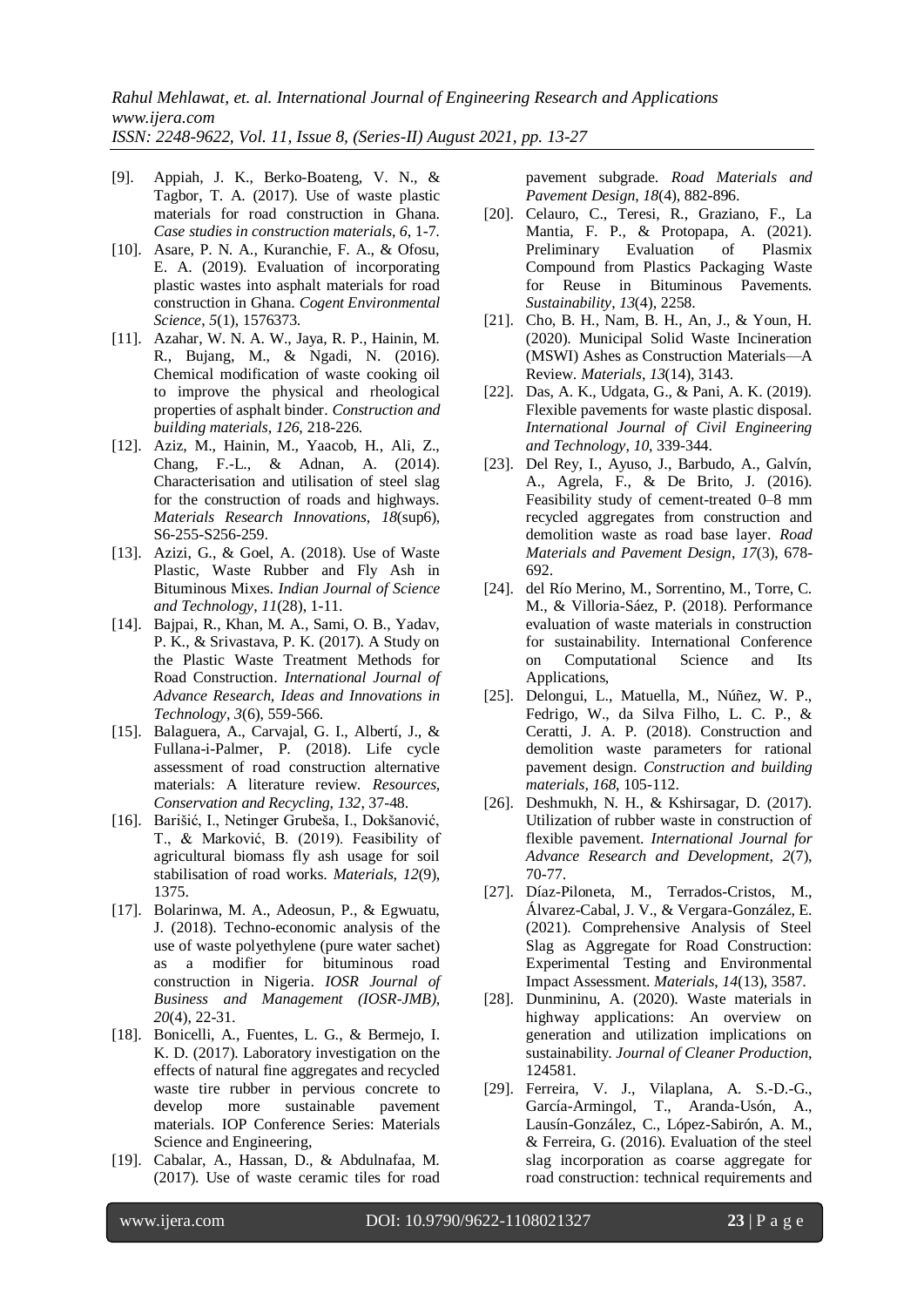environmental impact assessment. *Journal of Cleaner Production*, *130*, 175-186.

- [30]. Gao, B., Yang, C., Zou, Y., Wang, F., Zhou, X., Barbieri, D. M., & Wu, S. (2021). Compaction Procedures and Associated Environmental Impacts Analysis for Application of Steel Slag in Road Base Layer. *Sustainability*, *13*(8), 4396.
- [31]. Gao, J., Sha, A., Wang, Z., Tong, Z., & Liu, Z. (2017). Utilization of steel slag as aggregate in asphalt mixtures for microwave deicing. *Journal of Cleaner Production*, *152*, 429-442.
- [32]. Gautam, P. K., Kalla, P., Jethoo, A. S., Agrawal, R., & Singh, H. (2018). Sustainable use of waste in flexible pavement: A review. *Construction and building materials*, *180*, 239-253.
- [33]. Gedik, A. (2021). An exploration into the utilization of recycled waste glass as a surrogate powder to crushed stone dust in asphalt pavement construction. *Construction and building materials*, *300*, 123980.
- [34]. Gökalp, İ., Uz, V. E., Saltan, M., & Tutumluer, E. (2018). Technical and environmental evaluation of metallurgical slags as aggregate for sustainable pavement layer applications. *Transportation Geotechnics*, *14*, 61-69.
- [35]. González, A., Norambuena-Contreras, J., Storey, L., & Schlangen, E. (2018). Selfhealing properties of recycled asphalt mixtures containing metal waste: An approach through microwave radiation heating. *Journal of environmental management*, *214*, 242-251.
- [36]. Gopinath, K. P., Nagarajan, V. M., Krishnan, A., & Malolan, R. (2020). A critical review on energy, environmental and economic factors on various processes used to handle and recycle plastic wastes: development of a comprehensive index. *Journal of Cleaner Production*, 123031.
- [37]. Gražulytė, J., Vaitkus, A., Laurinavičius, A., & Šernas, O. (2020). Performance of concrete mixtures containing MSWI bottom ash. 6th International Conference on Road and Rail Infrastructure,
- [38]. Guarin, A., Khan, A., Butt, A. A., Birgisson, B., & Kringos, N. (2016). An extensive laboratory investigation of the use of bio-oil modified bitumen in road construction. *Construction and building materials*, *106*, 133-139.
- [39]. Hainin, M. R., Aziz, M. M. A., Ali, Z., Jaya, R. P., El-Sergany, M. M., & Yaacob, H.

(2015). Steel slag as a road construction material. *Jurnal Teknologi*, *73*(4).

- [40]. Hasan, U., Whyte, A., & Al Jassmi, H. (2020). Life cycle assessment of roadworks in United Arab Emirates: Recycled construction waste, reclaimed asphalt pavement, warm-mix asphalt and blast furnace slag use against traditional approach. *Journal of Cleaner Production*, *257*, 120531.
- [41]. Heriawan, A. (2020). Upcycling Plastic Waste for Rural Road Construction in India: An Alternative Solution to Technical Challenges.
- [42]. Horvath, A. (2004). Construction materials and the environment. *Annu. Rev. Environ. Resour.*, *29*, 181-204.
- [43]. Hou, Y., Ji, X., & Su, X. (2019). Mechanical properties and strength criteria of cementstabilised recycled concrete aggregate. *International Journal of Pavement Engineering*, *20*(3), 339-348.
- [44]. Ingrassia, L. P., Lu, X., Ferrotti, G., & Canestrari, F. (2020). Chemical, morphological and rheological characterization of bitumen partially replaced with wood bio-oil: Towards more sustainable materials in road pavements. *Journal of Traffic and Transportation Engineering (English Edition)*, *7*(2), 192-204.
- [45]. Jaishwal, R., Tambedia, B., Sunva, J., & Joshi, D. Environment Friendly Construction from Plastic Waste.
- [46]. Jia, Z., Wu, M., Niu, Z., Tang, B., & Mu, Y. (2020). Monitoring of UN sustainable development goal SDG-9.1. 1: Study of Algerian "Belt and Road" expressways constructed by China. *PeerJ*, *8*, e8953.
- [47]. Jiang, W., Yuan, D., Sha, A., Huang, Y., Shan, J., & Li, P. (2021). Design of a Novel Road Pavement Using Steel and Plastics to Enhance Performance, Durability and Construction Efficiency. *Materials*, *14*(3), 482.
- [48]. Joseph, A. M., Snellings, R., Van den Heede, P., Matthys, S., & De Belie, N. (2018). The use of municipal solid waste incineration ash in various building materials: a Belgian point of view. *Materials*, *11*(1), 141.
- [49]. Kadhim, M. A., Al-Busaltan, S., & Almuhanna, R. R. (2019). An evaluation of the effect of crushed waste glass on the performance of cold bituminous emulsion mixtures. *International Journal of Pavement Research and Technology*, *12*(4), 396-406.
- [50]. Kousis, I., Fabiani, C., Ercolanoni, L., & Pisello, A. L. (2020). Using bio-oils for improving environmental performance of an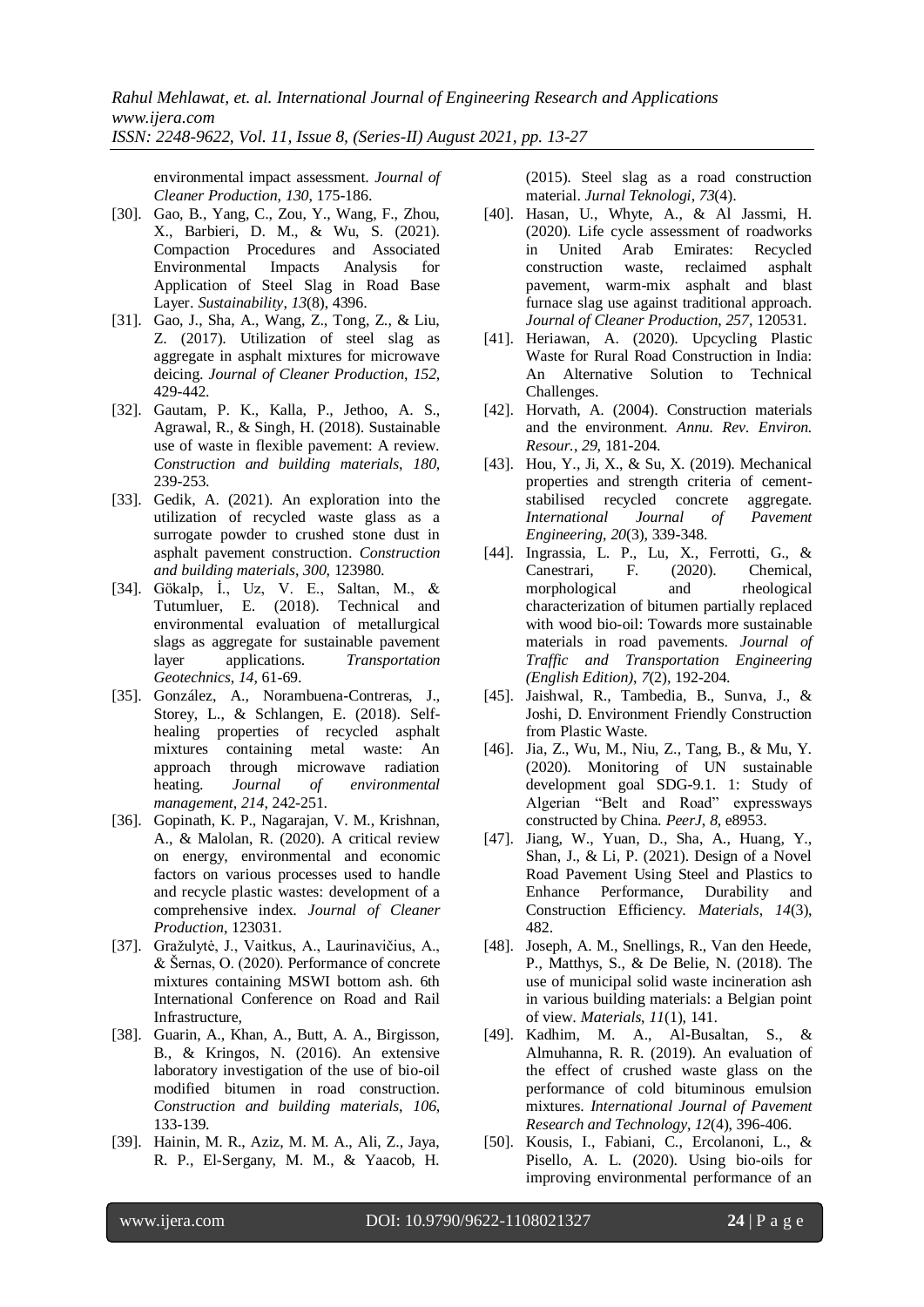advanced resinous binder for pavement applications with heat and noise island mitigation potential. *Sustainable Energy Technologies and Assessments*, *39*, 100706.

- [51]. Kumar, R., Strezov, V., Weldekidan, H., He, J., Singh, S., Kan, T., & Dastjerdi, B. (2020). Lignocellulose biomass pyrolysis for bio-oil production: A review of biomass pretreatment methods for production of drop-in fuels. *Renewable and Sustainable Energy Reviews*, *123*, 109763.
- [52]. Kurpińska, M., Grzyl, B., Pszczola, M., & Kristowski, A. (2019). The application of granulated expanded glass aggregate with cement grout as an alternative solution for sub-grade and frost-protection sub-base layer in road construction. *Materials*, *12*(21), 3528.
- [53]. Le, N. H., Razakamanantsoa, A., Nguyen, M.-L., Dao, P.-L., & Nguyen, D. H. (2018). Evaluation of physicochemical and hydromechanical properties of MSWI bottom ash for road construction. *Waste management*, *80*, 168-174.
- [54]. Li, J., Xiao, F., Zhang, L., & Amirkhanian, S. N. (2019). Life cycle assessment and life cycle cost analysis of recycled solid waste materials in highway pavement: A review. *Journal of Cleaner Production*, *233*, 1182- 1206.
- [55]. Lou, B., Liu, Z., Sha, A., Jia, M., & Li, Y. (2020). Microwave absorption ability of steel slag and road performance of asphalt mixtures incorporating steel slag. *Materials*, *13*(3), 663.
- [56]. Maharaj, R., Maharaj, C., & Mahase, M. (2019). The performance and durability of polyethylene terephthalate and crumb rubber– modified road pavement surfaces. *Progress in Rubber, Plastics and Recycling Technology*, *35*(1), 3-22.
- [57]. Majid, M. A., Harahap, M., Hassan, S., Rosli, M. N., & Zulfairul, Z. (2019). Waste plastic fiber as stabilizer in sub-base sand layer for road construction project. Journal of Physics: Conference Series,
- [58]. Manju, R., Sathya, S., & Sheema, K. (2017). Use of plastic waste in bituminous pavement. *Int J ChemTech Res*, *10*(08), 804-811.
- [59]. Meti, M. A. (2018). Study of Performance of Plastic Waste in Flexible Pavement.
- [60]. Meys, R., Frick, F., Westhues, S., Sternberg, A., Klankermayer, J., & Bardow, A. (2020). Towards a circular economy for plastic packaging wastes–the environmental potential of chemical recycling. *Resources, Conservation and Recycling*, *162*, 105010.
- [61]. Mohajerani, A., Burnett, L., Smith, J. V., Markovski, S., Rodwell, G., Rahman, M. T., Kurmus, H., Mirzababaei, M., Arulrajah, A., & Horpibulsuk, S. (2020). Recycling waste rubber tyres in construction materials and associated environmental considerations: A review. *Resources, Conservation and Recycling*, *155*, 104679.
- [62]. Mohajerani, A., Vajna, J., Cheung, T. H. H., Kurmus, H., Arulrajah, A., & Horpibulsuk, S. (2017). Practical recycling applications of crushed waste glass in construction materials: A review. *Construction and building materials*, *156*, 443-467.
- [63]. Mohan, D., Pittman Jr, C. U., & Steele, P. H. (2006). Pyrolysis of wood/biomass for biooil: a critical review. *Energy & fuels*, *20*(3), 848-889.
- [64]. Muthusamy, K., Rasid, M. H., Jokhio, G. A., Budiea, A. M. A., Hussin, M. W., & Mirza, J. (2020). Coal bottom ash as sand replacement in concrete: A review. *Construction and building materials*, *236*, 117507.
- [65]. Nath, B., Chawla, S., & Gupta, R. K. (2018). A Study on Utilization of Mine Overburden as a Replacement of Base and Sub-base Layers on Rural Roads. Civil Infrastructures Confronting Severe Weathers and Climate Changes Conference,
- [66]. Nazari, N., Sabory, N. R., & Mohsini, S. (2020). Optimum solution for plastic waste reduction in Kabul city. *Repa Proceeding Series*, 70-76.
- [67]. Noll, D., Wiedenhofer, D., Miatto, A., & Singh, S. J. (2019). The expansion of the built environment, waste generation and EU recycling targets on Samothraki, Greece: An island's dilemma. *Resources, Conservation and Recycling*, *150*, 104405.
- [68]. Nouali, M., Derriche, Z., Ghorbel, E., & Chuanqiang, L. (2020). Plastic bag waste modified bitumen a possible solution to the Algerian road pavements. *Road Materials and Pavement Design*, *21*(6), 1713-1725.
- [69]. Perera, S., Arulrajah, A., Wong, Y. C., Horpibulsuk, S., & Maghool, F. (2019). Utilizing recycled PET blends with demolition wastes as construction materials. *Construction and building materials*, *221*, 200-209.
- [70]. Phale, A. H., & Thakur, S. R. (2021). COMPARATIVE ANALYSIS OF MODIFIED BITUMEN WITH BOTTOM ASH FOR INDIAN ROAD CONSTRUCTION.
- [71]. Picado-Santos, L. G., Capitão, S. D., & Neves, J. M. (2020). Crumb rubber asphalt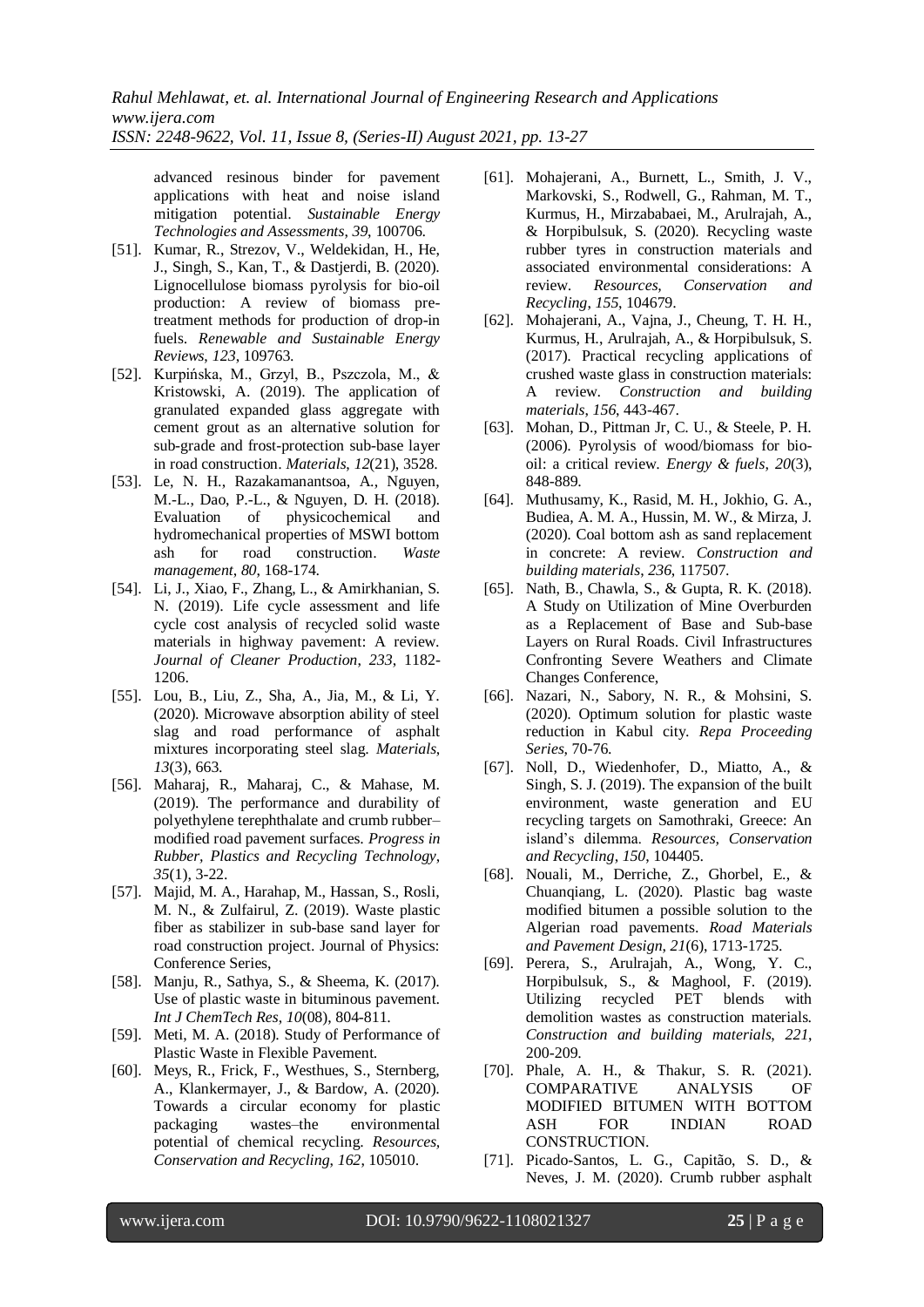mixtures: A literature review. *Construction and building materials*, *247*, 118577.

- [72]. Poulikakos, L., Papadaskalopoulou, C., Hofko, B., Gschösser, F., Falchetto, A. C., Bueno, M., Arraigada, M., Sousa, J., Ruiz, R., & Petit, C. (2017). Harvesting the unexplored potential of European waste materials for road construction. *Resources, Conservation and Recycling*, *116*, 32-44.
- [73]. Radeef, H. R., Abdul Hassan, N., Abidin, A. R. Z., Mahmud, M. Z. H., Yusoffa, N. I. M., Idham Mohd Satar, M. K., & Warid, M. N. M. (2021). Enhanced Dry Process Method for Modified Asphalt Containing Plastic Waste. *Frontiers in Materials*, 247.
- [74]. Ray, A., Nanda, R. P., & Roy, P. (2021). Use of C&D Waste in Road Construction: A critical review. IOP Conference Series: Materials Science and Engineering,
- [75]. Rokdey, S. N., Naktode, P., & Nikhar, M. (2015). Use of plastic waste in road construction. *International Journal of Computer Applications*, *7*, 27-29.
- [76]. Roque, A., Martins, I., Freire, A., Neves, J., & Antunes, M. (2016). Assessment of environmental hazardous of construction and demolition recycled materials (C&DRM) from laboratory and field leaching tests application in road pavement layers. *Procedia engineering*, *143*, 204-211.
- [77]. Saberian, M., Li, J., & Cameron, D. (2019). Effect of crushed glass on behavior of crushed recycled pavement materials together with crumb rubber for making a clean green base and subbase. *Journal of Materials in Civil Engineering*, *31*(7), 04019108.
- [78]. Sangiorgi, C., Lantieri, C., & Dondi, G. (2015). Construction and demolition waste recycling: An application for road construction. *International Journal of Pavement Engineering*, *16*(6), 530-537.
- [79]. Santos, C. R., Pais, J. C., Ribeiro, J., & Pereira, P. (2020). Evaluating the Properties of Bioasphalt Produced with Bio-oil Derived from Biodiesel Production. Proceedings of the 9th International Conference on Maintenance and Rehabilitation of Pavements—Mairepav9,
- [80]. Sasidharan, M., Torbaghan, M. E., & Burrow, M. (2019). Using waste plastics in road construction.
- [81]. Schafer, M. L., Clavier, K. A., Townsend, T. G., Kari, R., & Worobel, R. F. (2019). Assessment of the total content and leaching behavior of blends of incinerator bottom ash and natural aggregates in view of their

utilization as road base construction material. *Waste management*, *98*, 92-101.

- [82]. Schwarz, A. E., Ligthart, T. N., Boukris, E., & Van Harmelen, T. (2019). Sources, transport, and accumulation of different types of plastic litter in aquatic environments: a review study. *Marine pollution bulletin*, *143*, 92-100.
- [83]. Shaikh, A., Khan, N., Shah, F., Kale, G., & Shukla, D. (2017). Use of plastic waste in road construction. *International Journal for Advance Research and Development*, *2*(5).
- [84]. Siddiqui, J., & Pandey, G. (2013). A review of plastic waste management strategies. *Int Res J Environ Sci*, *2*(12), 84-88.
- [85]. Sofi, A. (2018). Effect of waste tyre rubber on mechanical and durability properties of concrete–A review. *Ain Shams Engineering Journal*, *9*(4), 2691-2700.
- [86]. Sojobi, A. O., Nwobodo, S. E., & Aladegboye, O. J. (2016). Recycling of polyethylene terephthalate (PET) plastic bottle wastes in bituminous asphaltic concrete. *Cogent engineering*, *3*(1), 1133480.
- [87]. Spreadbury, C. J., McVay, M., Laux, S. J., & Townsend, T. G. (2021). A field-scale evaluation of municipal solid waste incineration bottom ash as a road base material: Considerations for reuse practices. *Resources, Conservation and Recycling*, *168*, 105264.
- [88]. Su, N., Xiao, F., Wang, J., Cong, L., & Amirkhanian, S. (2018). Productions and applications of bio-asphalts–A review. *Construction and building materials*, *183*, 578-591.
- [89]. Suescum-Morales, D., Romero-Esquinas, Á., Fernández-Ledesma, E., Fernández, J. M., & Jiménez, J. R. (2019). Feasible use of colliery spoils as subbase layer for low-traffic roads. *Construction and building materials*, *229*, 116910.
- [90]. Sugiyanto, G. (2017). Characterization of asphalt concrete produced from scrapped tire rubber. *Engineering Journal*, *21*(4), 193-206.
- [91]. Sutar, D., Patil, S., & Waghmare, A. P. (2016). Feasibility of Plastic Coat Road with respect to Cost and their performance. *International Research Journal of Engineering and Technology (IRJET)*, *3*(12), 1513-1518.
- [92]. Sutcu, M., Erdogmus, E., Gencel, O., Gholampour, A., Atan, E., & Ozbakkaloglu, T. (2019). Recycling of bottom ash and fly ash wastes in eco-friendly clay brick production. *Journal of Cleaner Production*, *233*, 753-764.